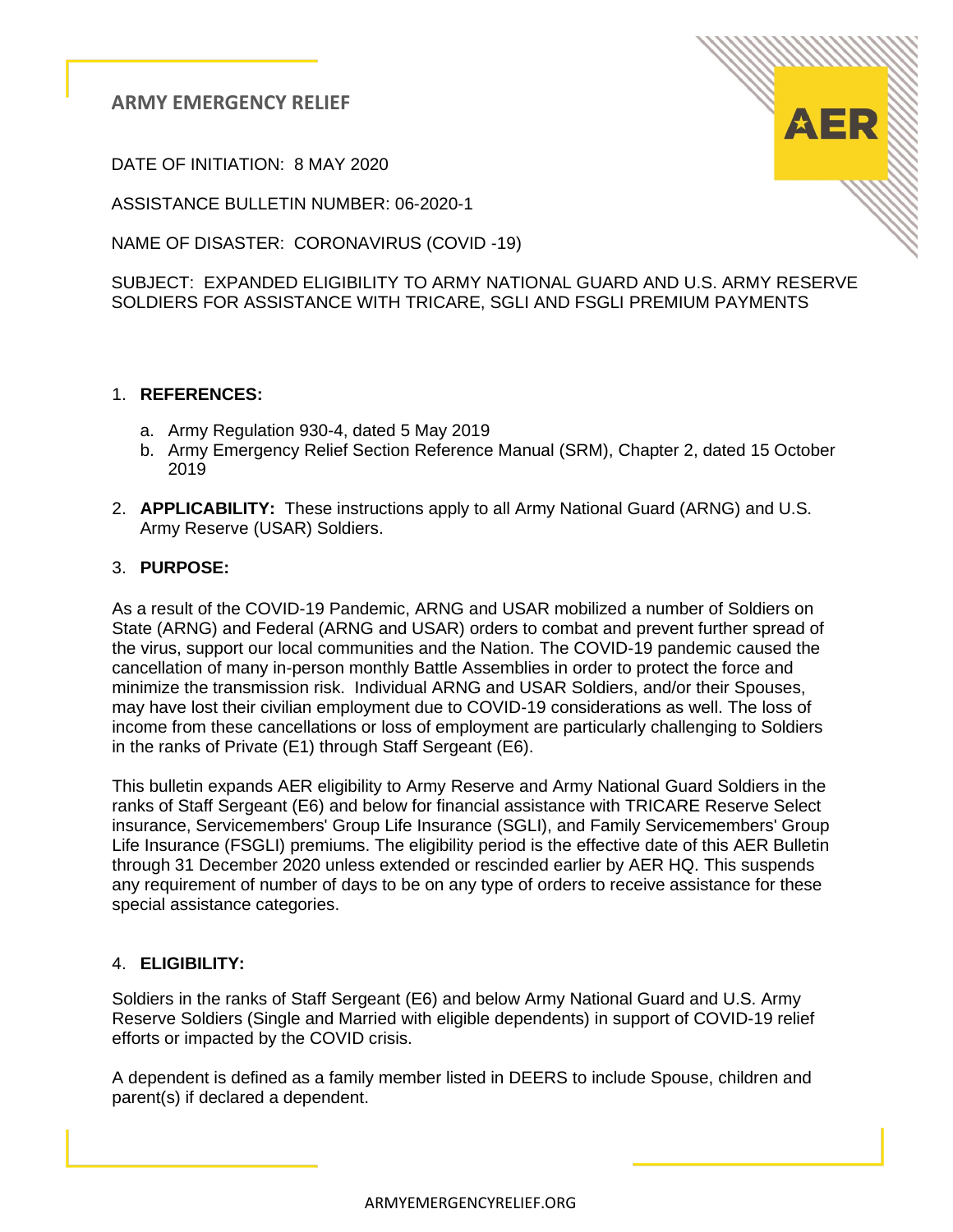### 5. **RESPONSIBILITIES:**

### a. **U.S. Army Reserve Command (USARC) and Army National Guard Bureau.**

 Ensure widest dissemination of these instructions to subordinate commands for further dissemination to Soldiers and Leaders at Company, Battery and Troop levels.

### b. **Company Commander or First Sergeant:**

- 1) Validate that there is a valid financial need as a result of the COVID crisis.
- 2) Complete Budget Planning Sheet, AER Form 57, and review the Soldier and Spouse (if applicable) income sources to determine the overall financial situation.
- 3) Review billing statement for TRICARE Reserve Select, SGLI and FGSLI premium payments to determine the exact financial need.
- 4) Review documentation showing loss of civilian job (Soldiers and Spouse), if applicable.
- 5) Ensure the Soldier completes AER Form 770, Application for AER Assistance, Exception to Policy for Eligibility, itemizing the specific needs in block 24.
- 6) After Soldier completes AER Form 770, review, date and sign the application in blocks 29 (a-h).
- 7) Ensure Soldier completes AER Form 575, Electronic Funds Transfer Form.
- 8) **Certify the Soldier is in "good standing" and has at least 24 months remaining on his/her reserve component commitment. A certifying statement is required to be written in block 29b of AER Form 770.**
- 9) **Provide Commander's Certification memorandum for TRICARE, SGLI or FSGLI premium payment assistance (Enclosure 4).**
- 10) Contact the nearest Army AER Section, or other service Military Aid Society (Air Force, Navy/Marine Corps or Coast Guard) for application processing instructions based on social distancing guidelines, if within a 50-mile commuting radius.
- 11) Forward the following documentation to the nearest AER Section or Military Aid Society Office for evaluation and assistance consideration, if applicable:
	- Completed AER Form 770, Application for Financial Assistance, Exception to Policy for Eligibility
	- Completed AER Form 57, AER Budget Planning Sheet (BPS)
	- Completed AER Form 575, AER Electronic Funds Transfer (EFT) Authorization
	- Leave and Earning Statement (LES) and other earning statements for the Soldier and Spouse, as applicable.
	- Documentation showing loss of civilian job
	- Billing statements for TRICARE Reserve Select, SGLI, and FSGLI premium payments
	- Commander's Certification memorandum for TRICARE, SGLI, and FSGLI premium payment assistance (Enclosure 4)
	- Trustee approval letter (if under bankruptcy)
	- Special Power of Attorney (SPOA) or Allotment Authorization (AER Form 55) when a Spouse with SPOA is requesting assistance on the Soldiers behalf when unavailable.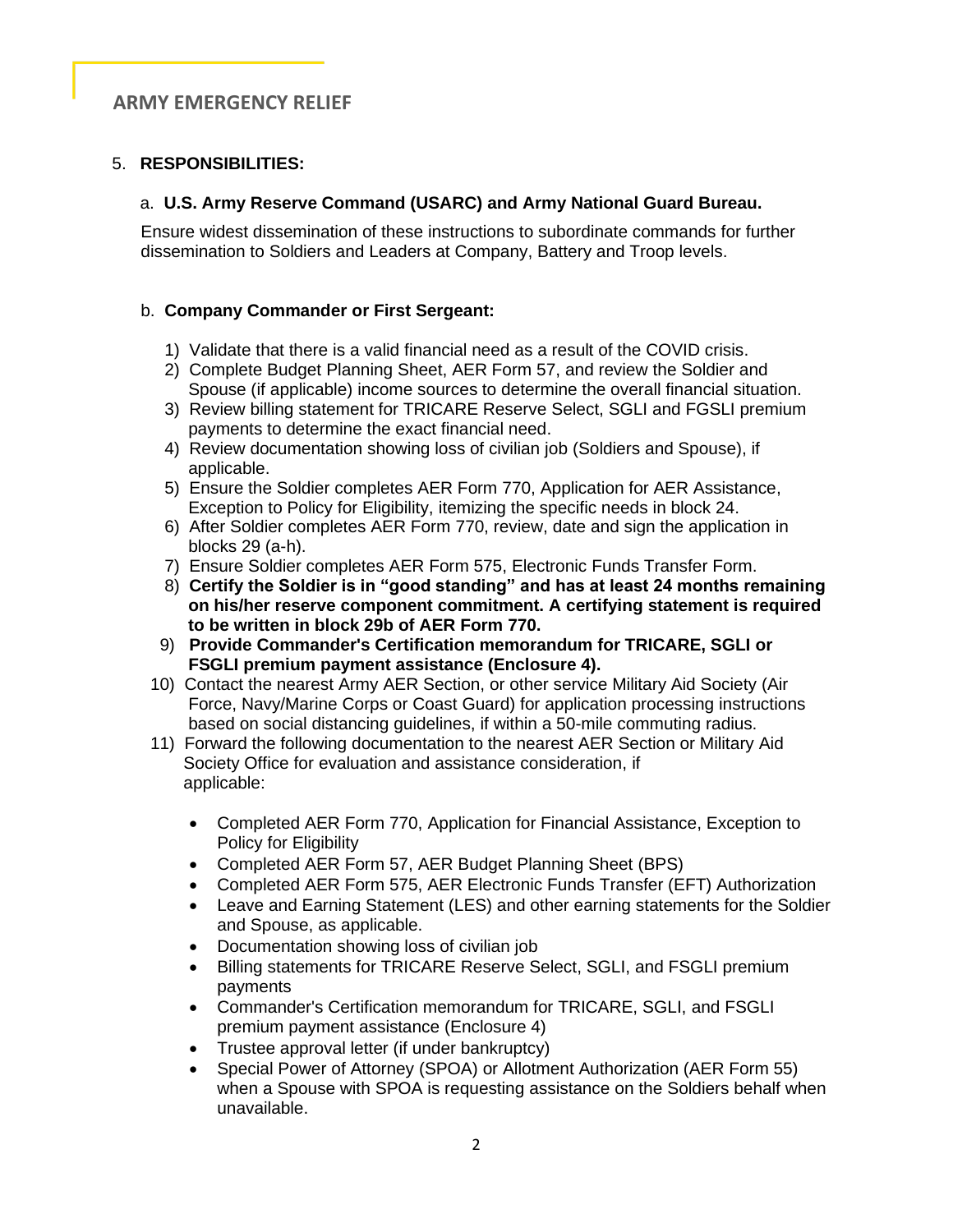12) If outside of a 50-mile commuting radius of any military installation Soldiers and Leaders should request a secure DoD Safe link to transmit application information by emailing covidrelief@aerhq,org. Upon receipt of the link, the AER application and all supporting documentation should be returned to covidrelief@aerhq,org for review, evaluation and assistance decision.

## c. **AER Officers.**

- 1) Receive, evaluate and process ARNG and USAR Soldier assistance requests for TRICARE Reserve Select, SGLI and FSGLI premium payments in accordance with these guidelines.
- 2) Provide instructions on how to process AER assistance request electronically in accordance with these guidelines when "face to face" interaction is restricted for AER Staff members.
- 3) Upon request from ARNG and USAR Soldiers and Leaders, send a secure link to **SEND** and **RECEIVE** application data securely via the DoD Safe portal.
- 4) Assist ARNG and USAR Soldiers and Leaders as necessary to verify costs for valid TRICARE Select and SGLI premium payments.
- 5) Input application information into netFORUM and forward to HQ AER as appropriate for an assistance decision and/or further processing IAW AER Bulletin 06-2020.
- **NOTE: a. Unit Leaders, Soldiers and Family members will ensure documents containing Personally Identifiable Information (PII) are only transmitted electronically through a secure means, i.e. encrypted email, DoD Safe secure portal or other secure means.**
	- **b. A secure link can be requested from the local AER Officer or HQ AER to securely transmit documents containing PII.**

### 6. **PROCEDURE:**

### a. **Routing of assistance requests:**

All requests for ARNG and USAR Soldiers will be routed through the Company Commander, or First Sergeant for review and concurrence.

### b. **ARNG and USAR Soldiers or eligible Family Member with Special Power of Attorney (SPOA).**

- 1) Inform the Company Commander or First Sergeant when a valid financial need exists for a TRICARE Reserve Select, SGLI or FSGLI premium payment.
- 2) Electronically forward all required AER application information and supporting documentation listed in paragraph 5, b(11) above to the Unit COC for review, validation and signature.

**NOTE: If a Soldier or Family member has a problem submitting a request for assistance, please contact HQ AER for additional guidance at (703) 602-9951 or by email** covidrelief@aerhq,org.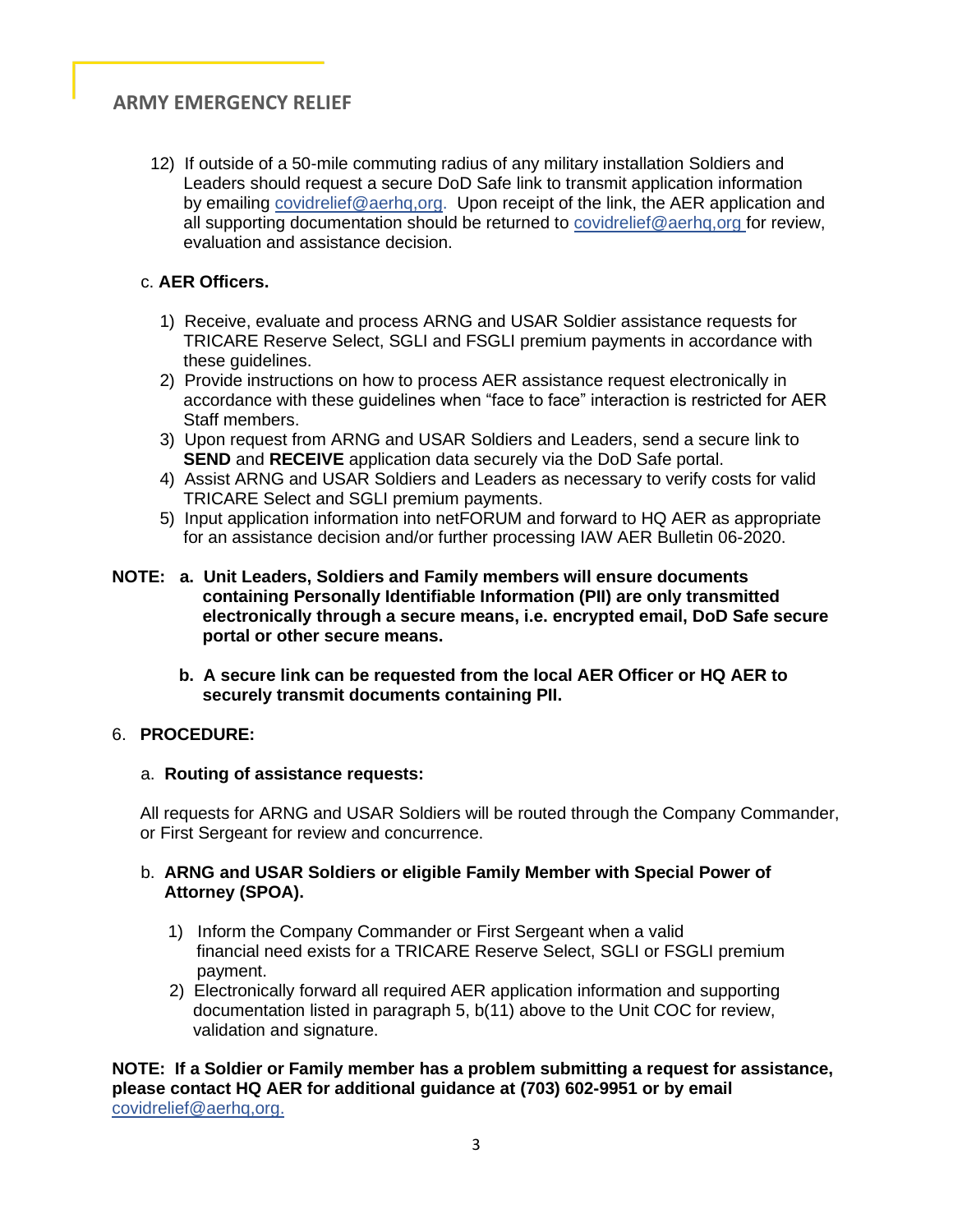### 7. **GENERAL GUIDELINES:**

a. Assistance will be provided as a **Loan, Grant or combination of both (GROAN).** When providing a Grant consideration should be given to the Soldiers' ability to make up missed Drills / Annual Training in the near term. If the Soldier has a plan to make-up Drill meetings / Annual Training prior to 1 September 2020 a grant is not appropriate.

- b. Assistance will **only** be considered for the TRICARE Reserve Select, SGLI and FSGLI premium payments.
- c. Repayment can be deferred up to 90 days to allow time for receipt of pay and allowances.
- d. Repayment of a loan will not exceed 12 months, except when approved by HQ AER. Loan must be repaid prior to the end of the reserve commitment or within 12 months after the first scheduled repayment, whichever comes first.
- e. A Budget Planning Sheet (BPS) is required for all requests.
- f. Soldiers who find themselves in a situation where repayment of a loan is causing a hardship should contact HQ AER for further guidance.

#### 8. **MANDATORY DOCUMENTS:**

- a. AER Form 770, Application for AER Assistance, Exception to Policy for Eligibility
- b. AER Form 57, Budget Planning Sheet (BPS)
- c. AER Form 575, Electronic Funds Transfer Form
- d. Leave and Earning Statement (LES) and other earning statements for the Soldier and Spouse if applicable.
- e. Documentation showing loss of civilian job
- f. Copies of billing statements for TRICARE Reserve Select, SGLI or FSGLI premiums.
- g. **ARNG and USAR Soldiers will require a certification statement on AER Form 770 (Block 29b) from the Company Commander or First Sergeant validating the Soldier is in "good standing" and has at least 24 months remaining on his/her reserve component commitment.**
- h. Commander's Certification memorandum for TRICARE, SGLI or FSGLI premium payment assistance (Enclosure 4).
- i. Trustee approval letter (if under bankruptcy)
- j. Special Power of Attorney (AER Form 53 or civilian equivalent) or Allotment Authorization (AER Form 55) when Soldier is not available.

#### 9. **This change in AER policy is effective immediately and remains in effect until 31 December 2020 unless rescinded earlier by HQ AER**.

10. The point of contact for the bulletin is Ms. Danna Butterfield at (703) 602-9951 / email: [danna.butterfield@aerhq.org](mailto:danna.butterfield@aerhq.org) or CSM(R) Charles Durr, (703) 601-2771 / email: [assistance@aerhq.org.](mailto:assistance@aerhq.org)